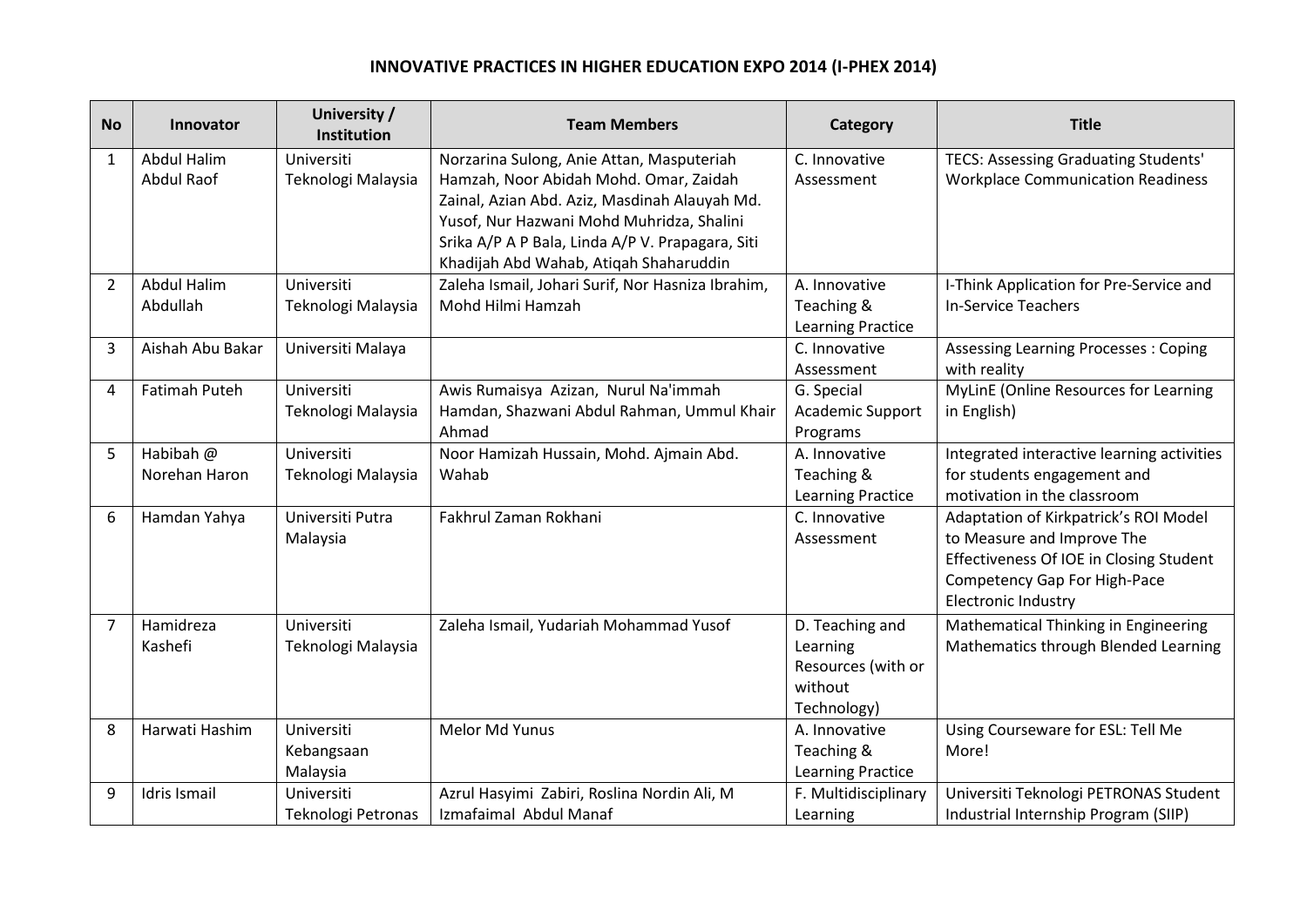| 10 | Issham Ismail        | Universiti<br>Teknologi Malaysia | Ahmad Kamal Idris, Maketab Mohamed,<br>Sharifah Rafidah Wan Alwi, Zubaidah Awang,<br>Khairiyah Mohd. Yusof, Firdausi Razali, Abdul<br>Halim Abdul Raof, Abdul Razak Ismail, Rafiziana<br>Md. Kasmani, Dayang Norulfairuz Abang Zaidel,<br>Safriza Sabjah | G. Special<br>Academic Support<br>Programs | How to Get Yourself Employed (HTGYE)         |
|----|----------------------|----------------------------------|----------------------------------------------------------------------------------------------------------------------------------------------------------------------------------------------------------------------------------------------------------|--------------------------------------------|----------------------------------------------|
| 11 | Johari Surif         | Universiti                       | Nor Hasniza Ibrahim, Abdul Halim Abdullah,                                                                                                                                                                                                               | F. Multidisciplinary                       | Service learning: Science and                |
|    |                      | Teknologi Malaysia               | Nurbiha A Shukor                                                                                                                                                                                                                                         | Learning                                   | <b>Mathematics Exploration</b>               |
| 12 | Joseph Emerson       | Multimedia                       |                                                                                                                                                                                                                                                          | A. Innovative                              | Innovative and effective way of              |
|    | Raja                 | University,                      |                                                                                                                                                                                                                                                          | Teaching &                                 | teaching computer programming                |
|    |                      | Malaysia                         |                                                                                                                                                                                                                                                          | <b>Learning Practice</b>                   | subject to first year engineering            |
|    |                      |                                  |                                                                                                                                                                                                                                                          |                                            | students.                                    |
| 13 | Khairiyah Mohd       | Universiti                       | Youngbong Seo, Fatin Aliah Phang, Dayang                                                                                                                                                                                                                 | F. Multidisciplinary                       | Inculcating Global Skills through            |
|    | Yusof                | Teknologi Malaysia               | Norulfairuz Abang Zaidel, Mohd Fadzil Daud,                                                                                                                                                                                                              | Learning                                   | <b>Engineering Service Learning Program:</b> |
|    |                      |                                  | Aznah Nor Anuar, Syed Ahmad Helmi Syed                                                                                                                                                                                                                   |                                            | The Experiences of Malaysian,                |
|    |                      |                                  | Hassan                                                                                                                                                                                                                                                   |                                            | Indonesian and Korean Engineering            |
|    |                      |                                  |                                                                                                                                                                                                                                                          |                                            | <b>Students' Collaborations</b>              |
| 14 | Khairiyah Mohd       | Universiti                       | Azmahani Abdul Aziz, Aziatul Niza Sadikin, Fatin                                                                                                                                                                                                         | H. Education for                           | Effective use of Problems in Learning        |
|    | Yusof                | Teknologi Malaysia               | Aliah Phang, Zaki Yamani Zakaria, Mimi Haryani                                                                                                                                                                                                           | Sustainable                                | <b>Environments for Inculcating</b>          |
|    |                      |                                  | Hassim, Azizul Azri Mustaffa                                                                                                                                                                                                                             | Development                                | Sustainable Development among First          |
|    |                      |                                  |                                                                                                                                                                                                                                                          |                                            | Year Engineering Students                    |
| 15 | Khairiyah Mohd       | Universiti                       | Aziatul Niza Sadikin, Fatin Aliah Phang, Zaki                                                                                                                                                                                                            | I. Others                                  | First Year Experience: Engineering           |
|    | Yusof                | Teknologi Malaysia               | Yamani Zakaria, Mimi Haryani Hassim, Azizul                                                                                                                                                                                                              |                                            | Overview Assignment for Introduction         |
|    |                      |                                  | Azri Mustaffa                                                                                                                                                                                                                                            |                                            | to Engineering Course                        |
| 16 | Mahani Mokhtar       | Universiti                       | Abdul Rahim Hamdan, Zainuddin Hasan, Shahrin                                                                                                                                                                                                             | A. Innovative                              | Implementation of Service Learning in        |
|    |                      | Teknologi Malaysia               | Hashim                                                                                                                                                                                                                                                   | Teaching &                                 | MPF 1363 (Education and Socio cultural       |
|    |                      |                                  |                                                                                                                                                                                                                                                          | <b>Learning Practice</b>                   | changes)                                     |
| 17 | Mitra Mohd Addi      | Universiti                       | Nur Salimah Alias, Fauzan Khairi Che Harun,                                                                                                                                                                                                              | D. Teaching and                            | Impact of Implementing Clickers in           |
|    |                      | Teknologi Malaysia               | Norlaili Mat Safri, Norhafizah Ramli                                                                                                                                                                                                                     | Learning                                   | Electronic Engineering Course towards        |
|    |                      |                                  |                                                                                                                                                                                                                                                          | Resources (with or                         | Students' Engagement in Class                |
|    |                      |                                  |                                                                                                                                                                                                                                                          | without                                    |                                              |
|    |                      |                                  |                                                                                                                                                                                                                                                          | Technology)                                |                                              |
| 18 | <b>Mohamad Rizza</b> | Universiti Malaysia              |                                                                                                                                                                                                                                                          | F. Multidisciplinary                       | Innovative Application of Analytic           |
|    | Othman               | Pahang                           |                                                                                                                                                                                                                                                          | Learning                                   | Hierarchy Process (AHP) in Teaching and      |
|    |                      |                                  |                                                                                                                                                                                                                                                          |                                            | Learning                                     |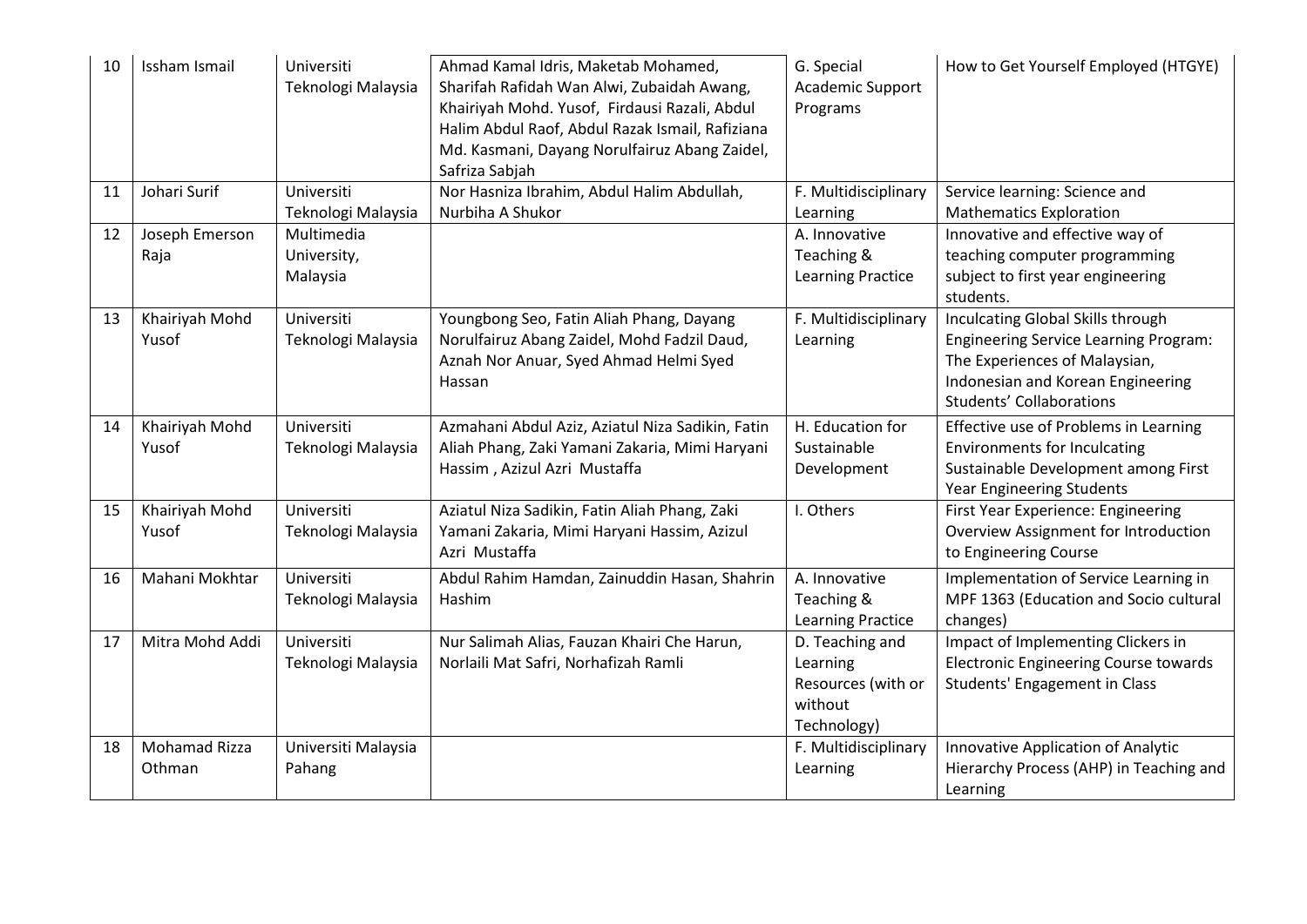| 19 | Mohd Fadzil Daud                             | Universiti<br>Teknologi Malaysia         | Mohd Fahmi Adnan, Jamaludin Hj. Mohd. Taib                                                                                                                                                    | D. Teaching and<br>Learning<br>Resources (with or<br>without<br>Technology) | A Framework of Conceptual Knowledge<br>in Three Dimensional Computer Aided<br>Design Modeling for Mechanical<br>Engineering Undergraduates' |
|----|----------------------------------------------|------------------------------------------|-----------------------------------------------------------------------------------------------------------------------------------------------------------------------------------------------|-----------------------------------------------------------------------------|---------------------------------------------------------------------------------------------------------------------------------------------|
| 20 | Mohd Hanim<br>Osman                          | Universiti<br>Teknologi Malaysia         | Shahrin Mohammad, Sarifuddin Saad, Mohd<br>Yunus Ishak, Mohd Hafiz Puteh, Redzuan<br>Abdullah, Nor Azizah Ismail, Ahmadon Bakri,<br>Fauziah Kassim, Abdullah Zawawi Awang, Aznah<br>Nor Anuar | F. Multidisciplinary<br>Learning                                            | Holistic Student Development Program                                                                                                        |
| 21 | Mohd Nazri Md<br>Saad                        | Universiti<br>Pendidikan Sultan<br>Idris | Ahmad Wiraputra Selamat                                                                                                                                                                       | D. Teaching and<br>Learning<br>Resources (with or<br>without<br>Technology) | Virtual Campus Learning System (VCLS)                                                                                                       |
| 22 | Mohd Nihra<br>Haruzuan<br>Mohamad Said       | Universiti<br>Teknologi Malaysia         | Zaidatun Tasir, Norah Md Noor, Zaleha<br>Abdullah, Noor Azean Atan, Shaharuddin Md<br>Salleh, Norasykin Mohd Zaid                                                                             | A. Innovative<br>Teaching &<br>Learning Practice                            | Technology-enhanced knowledge<br>community model for promoting critical<br>thinking                                                         |
| 23 | <b>Muhamad Saiful</b><br><b>Bahri Yusoff</b> | Universiti Sains<br>Malaysia             |                                                                                                                                                                                               | D. Teaching and<br>Learning<br>Resources (with or<br>without<br>Technology) | Impacts of a DEAL-based intervention<br>on depression, denial, self-blame and<br>perceived academic stress among<br>medical students        |
| 24 | Muhammad<br>Hafeez Osman                     | UiTM (Pulau<br>Pinang)                   | Ruqayyah Ismail, Aniza Albar, Fariz Aswan<br>Ahmad, Nurhidayati Mat Daud                                                                                                                      | <b>B.</b> Curriculum<br>Innovation                                          | Continuous Quality Improvement (CQI)<br>Template For Course Level at Faculty of<br>Civil Engineering, UiTM (Pulau Pinang)                   |
| 25 | Myongsook Oh                                 | Hongik University,<br>South Korea        |                                                                                                                                                                                               | G. Special<br>Academic Support<br>Programs                                  | Wome in Engineering Program in Korea                                                                                                        |
| 26 | Noor Hamizah<br>Hussain                      | Universiti<br>Teknologi Malaysia         | Kamilah Radin Salim, Morina Abdullah                                                                                                                                                          | A. Innovative<br>Teaching &<br>Learning Practice                            | Informal Cooperative Learning through<br>Team-teaching                                                                                      |
| 27 | Noor Saazai Mat<br>Saad                      | Universiti Sains<br>Islam Malaysia       | Melor Md Yunus, Mohamed Amin Embi                                                                                                                                                             | I. Others                                                                   | Giving a touch of technology to learner<br>diaries: Google+                                                                                 |
| 28 | Nor Amizam<br>Jusoh                          | Ikip International<br>College            | Azura Zainal, Nurul Nadhila Zainuddin, Nor Afzan<br>Nizan Mohd Aris                                                                                                                           | A. Innovative<br>Teaching &<br>Learning Practice                            | <b>Intensive Personal Coaching</b>                                                                                                          |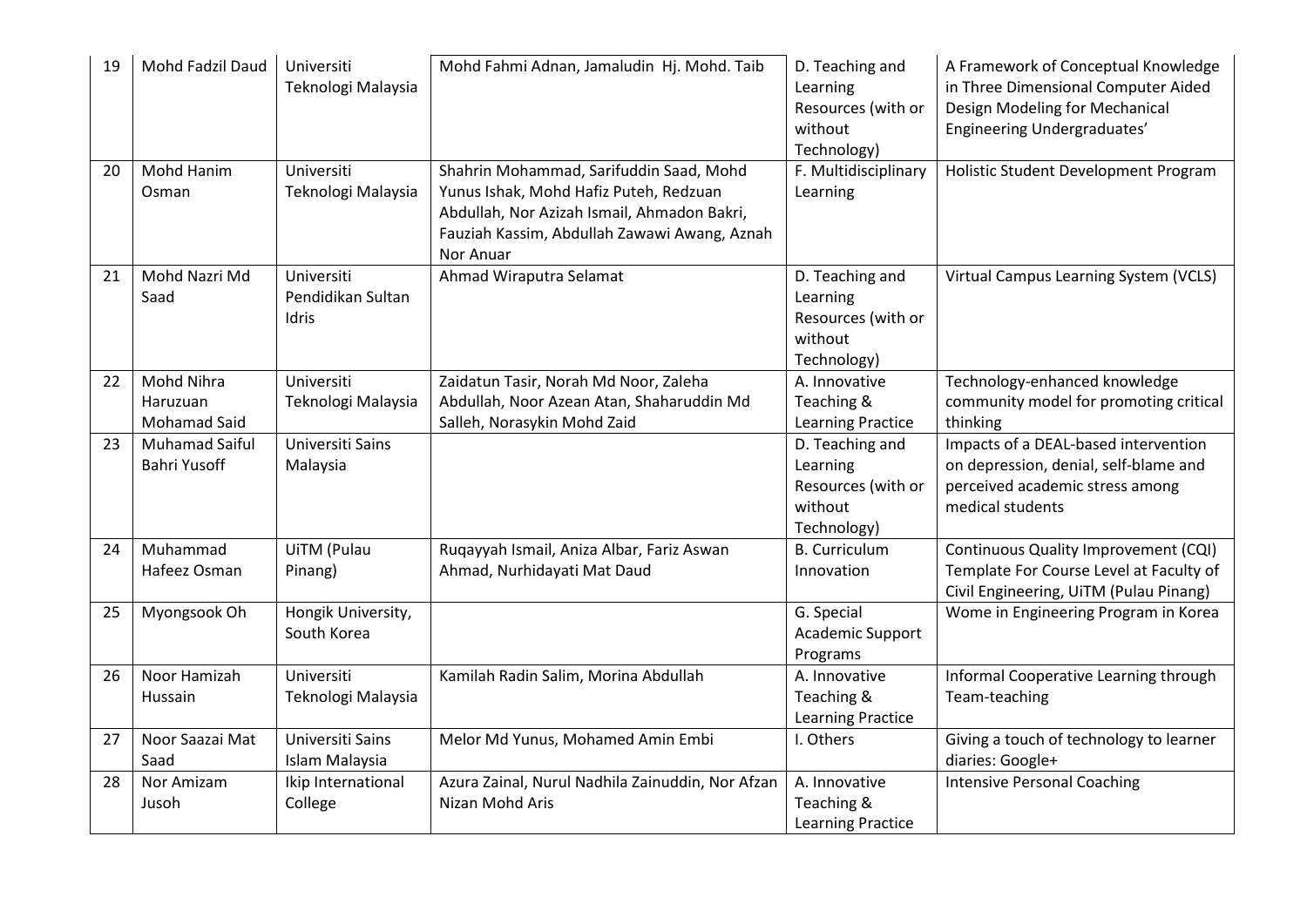| 29 | Nor Haniza<br>Sarmin      | Universiti<br>Teknologi Malaysia       | Zaidatun Tasir, Naomie Salim, Fatin Aliah Phang       | E. Innovative<br>Student<br>Supervision<br>(Undergraduate or<br>Postgraduate) | Framework of Postgraduate Supervision<br>for Graduate on Time |
|----|---------------------------|----------------------------------------|-------------------------------------------------------|-------------------------------------------------------------------------------|---------------------------------------------------------------|
| 30 | Nor Hasniza               | Universiti                             | Johari Surif, Mohammad Yusof Arshad, Abdul            | F. Multidisciplinary                                                          | Reflective Practice for Effective Learning                    |
| 31 | Ibrahim<br>Norhayati Mohd | Teknologi Malaysia<br>Universiti Putra | Halim Abdullah<br>Abu Bakar Md Sultan, Novia Indriaty | Learning<br>A. Innovative                                                     | and Teaching Process<br>A Collaborative Software Design       |
|    | Ali                       | Malaysia                               | Admodisastro, Noraini Che Pa, Pathiah Abd             | Teaching &                                                                    | <b>Critiquing Tool</b>                                        |
|    |                           |                                        | Samat                                                 | <b>Learning Practice</b>                                                      |                                                               |
| 32 | Norliza Abd               | Universiti                             | Noorhisham Tan Kofli, Siti Rozaimah Sheikh            | A. Innovative                                                                 | Independent Learning Via Open Ended                           |
|    | Rahman                    | Kebangsaan                             | Abdullah, Shuhaida Harun, Muhammad Syukri             | Teaching &                                                                    | Laboratory                                                    |
|    |                           | Malaysia                               | Abd.Rahman                                            | <b>Learning Practice</b>                                                      |                                                               |
| 33 | Normah Mulop              | Universiti                             | Khairiyah Mohd Yusof, Zaidatun Tasir                  | D. Teaching and                                                               | Learning Thermodynamics using a                               |
|    |                           | Teknologi Malaysia                     |                                                       | Learning                                                                      | Multimedia Courseware                                         |
|    |                           |                                        |                                                       | Resources (with or                                                            |                                                               |
|    |                           |                                        |                                                       | without                                                                       |                                                               |
|    |                           |                                        |                                                       | Technology)                                                                   |                                                               |
| 34 | Roselainy Abdul           | Universiti                             | Sabariah Baharun, Yudariah Mohammad Yusof             | A. Innovative                                                                 | Enhancing outcome-based education                             |
|    | Rahman                    | Teknologi Malaysia                     |                                                       | Teaching &                                                                    | (OBE) of engineering mathematics at                           |
|    |                           |                                        |                                                       | <b>Learning Practice</b>                                                      | the undergraduate level                                       |
| 35 | Ruzaini Abdullah          | Universiti Malaysia                    | Rahmah Mokhtar, Mazlina Abdul Majid, Ariff            | G. Special                                                                    | Structured Intensive Program for                              |
|    | Arshah                    | Pahang                                 | Ameedeen                                              | Academic Support<br>Programs                                                  | <b>Graduate Employability</b>                                 |
| 36 | Ruzairi Hj. Abdul         | Universiti                             | Fatin Aliah Phang, Jaysuman Pusppanathan,             | A. Innovative                                                                 | Portable Electrical Capacitance                               |
|    | Rahim                     | Teknologi Malaysia                     | Herlina Abdul Rahim, Leow Pei Ling, Nor               | Teaching &                                                                    | Tomography Device for Teaching and                            |
|    |                           |                                        | Muzakkir Nor Ayob                                     | <b>Learning Practice</b>                                                      | Learning of Engineering                                       |
|    |                           |                                        |                                                       |                                                                               | <b>Instrumentation in Electrical</b>                          |
|    |                           |                                        |                                                       |                                                                               | <b>Engineering Laboratory</b>                                 |
| 37 | Sa'adah Hassan            | Universiti Putra                       | Salmi Baharom, Novia Indriaty Admodisastro,           | C. Innovative                                                                 | LoQET: Learning Outcome Based                                 |
|    |                           | Malaysia                               | Azrina Kamaruddin, Noraini Che Pa                     | Assessment                                                                    | <b>Examination Paper Tool</b>                                 |
| 38 | Setsuko Isoda             | Kumamoto                               |                                                       | A. Innovative                                                                 | A Study in New Engineering Education                          |
|    |                           | National College of                    |                                                       | Teaching &                                                                    | With a Local Community as a Classroom                         |
|    |                           | Technology, Japan                      |                                                       | Learning Practice                                                             |                                                               |
| 39 | Shahrin                   | Universiti                             | Mohd. Hanim Osman, Mushairry Mustaffar,               | C. Innovative                                                                 | Innovative instruments to self-improve                        |
|    | Mohammad                  | Teknologi Malaysia                     | Yusof Ahmad, Ahmad Razin Zainal                       | Assessment                                                                    | students outcome attainment                                   |
|    |                           |                                        | Abidin@Mohd Taib                                      |                                                                               |                                                               |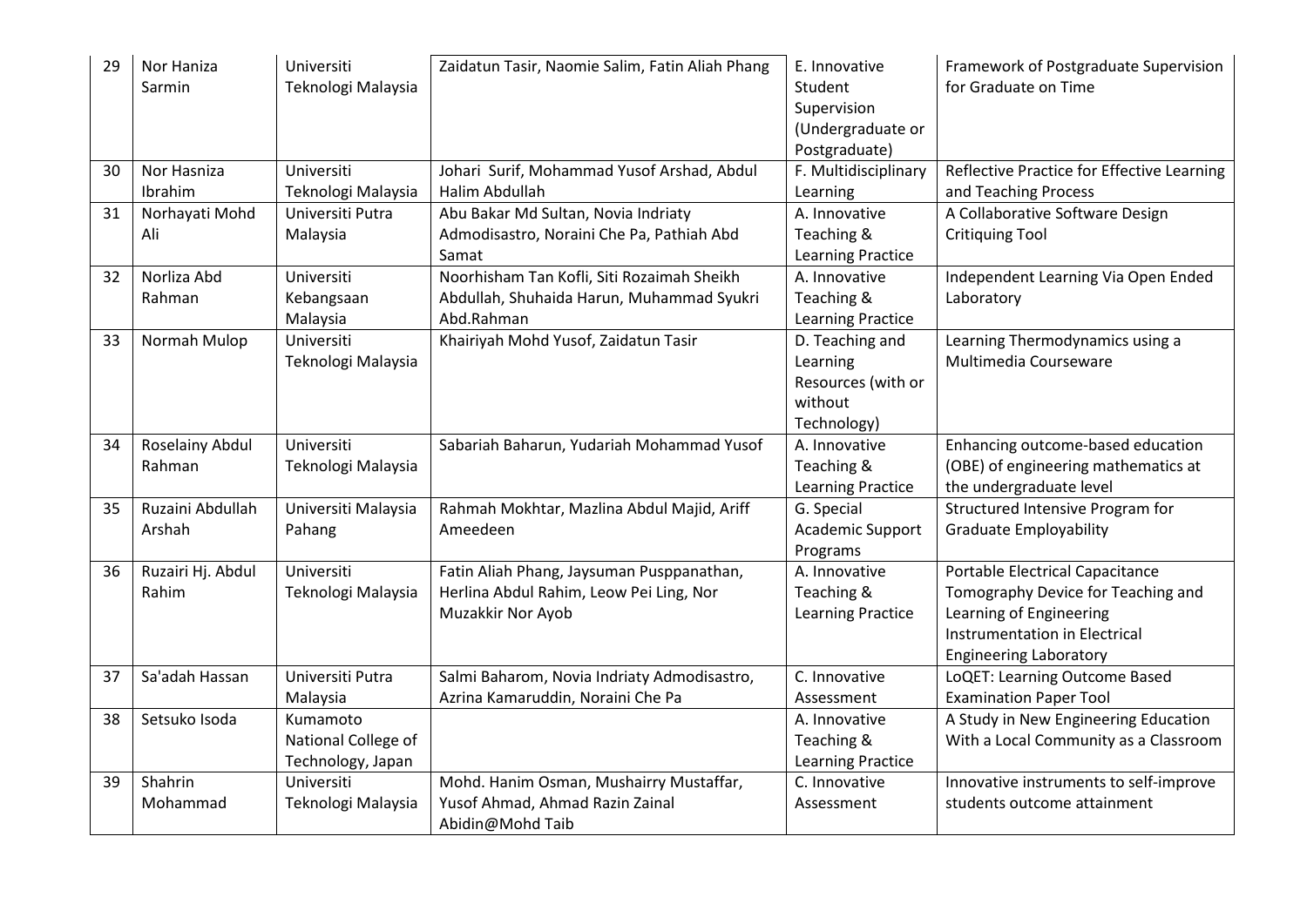| 40 | Shahrom Md Zain                    | Universiti<br>Kebangsaan<br>Malaysia | Noor Ezlin Ahmad Basri, Hassan Basri, Mashitoh<br>Yaacob, Maisarah Ahmad, Nur Ajlaa Mahmood,<br>Lailatulfariha Mamat                                                               | H. Education for<br>Sustainable<br>Development                              | Innovation Model in Sustainable<br><b>Education and Entrepreneurship</b><br>through the UKM Recycling Centre<br>Operation                                          |
|----|------------------------------------|--------------------------------------|------------------------------------------------------------------------------------------------------------------------------------------------------------------------------------|-----------------------------------------------------------------------------|--------------------------------------------------------------------------------------------------------------------------------------------------------------------|
| 41 | Siti Rozaimah<br>Sheikh Abdullah   | Universiti<br>Kebangsaan<br>Malaysia | Mohd Sobri Takriff, Nurina Anuar, Norliza Abd.<br>Rahman, Noorhisham Tan Kofli, Manal Ismail                                                                                       | A. Innovative<br>Teaching &<br><b>Learning Practice</b>                     | Integrated Project: An Innovative Way<br>To Reduce Students' Burden And<br><b>Enhance Soft Skills And Integration</b><br>Elements                                  |
| 42 | Suhairi Abdul Sata                 | Universiti Sains<br>Malaysia         |                                                                                                                                                                                    | A. Innovative<br>Teaching &<br>Learning Practice                            | Innovative Teaching and Learning<br>Practice for Technologist: Active<br>learning                                                                                  |
| 43 | Syed Ahmad<br>Helmi Syed<br>Hassan | Universiti<br>Teknologi Malaysia     | Mohd Salleh Abu, Shahrin Mohammad,<br>Khairiyah Mohd Yusof                                                                                                                         | C. Innovative<br>Assessment                                                 | The Engineering Problem Solving<br>Instrument (EPSI) to Assess Students'<br>Engineering Problem Solving Ability in<br>Cooperative Problem-based Learning<br>(CPBL) |
| 44 | <b>Usman Ullah</b><br>Sheikh       | Universiti                           | Narina A. Samah, Hadijah Jaffri, Naziha Ahmad<br>Azli, Ahmad Zuri Sha'ameri                                                                                                        | A. Innovative                                                               | The Implementation of Problem-Based                                                                                                                                |
|    |                                    | Teknologi Malaysia                   |                                                                                                                                                                                    | Teaching &<br>Learning Practice                                             | Laboratory Model at Digital Signal<br><b>Processing Laboratory</b>                                                                                                 |
| 45 | Wan Azizun Wan<br>Adnan            | Universiti Putra<br>Malaysia         | Syazwani Mohd Hatta, Alyani Ismail, Sharifah<br>Mumtazah Syed Abdul Rahman, Roslina Mohd.<br>Sharif, Siti Mariam Musa, Mafudzah Mokhtar                                            | D. Teaching and<br>Learning<br>Resources (with or<br>without<br>Technology) | Interactive Classroom Respond System                                                                                                                               |
| 46 | Yudariah<br>Mohammad<br>Yusof      | Universiti<br>Teknologi Malaysia     | Sabariah Baharun, Roselainy Abdul Rahman                                                                                                                                           | <b>B.</b> Curriculum<br>Innovation                                          | Tasks and Activities to Invoke Students'<br>Use of Mathematical Thinking in<br><b>Engineering Mathematics</b>                                                      |
| 47 | Yusof Ahmad                        | Universiti<br>Teknologi Malaysia     | Shahrin Mohammad, Mohd. Hanim Osman,<br>Mushairry Mustaffar, Azman Kassim, Mohd.<br>Yunus Ishak, Tarmizi Ismail, Che Ros Ismail,<br>Mohd. Nor Othman, Mohd. Nur Asmawisham<br>Alel | G. Special<br>Academic Support<br>Programs                                  | Civil Engineering Exit Test (CEET)                                                                                                                                 |
| 48 | Zaidatun Tasir                     | Universiti<br>Teknologi Malaysia     | Nurul Farhana Jumaat, Jamalludin Harun,<br>Nurbiha A. Shukor, Siti Khadijah Mohamad                                                                                                | D. Teaching and<br>Learning<br>Resources (with or<br>without<br>Technology) | Mobile Apps for Learning 2-D Animation<br>and Web Development                                                                                                      |